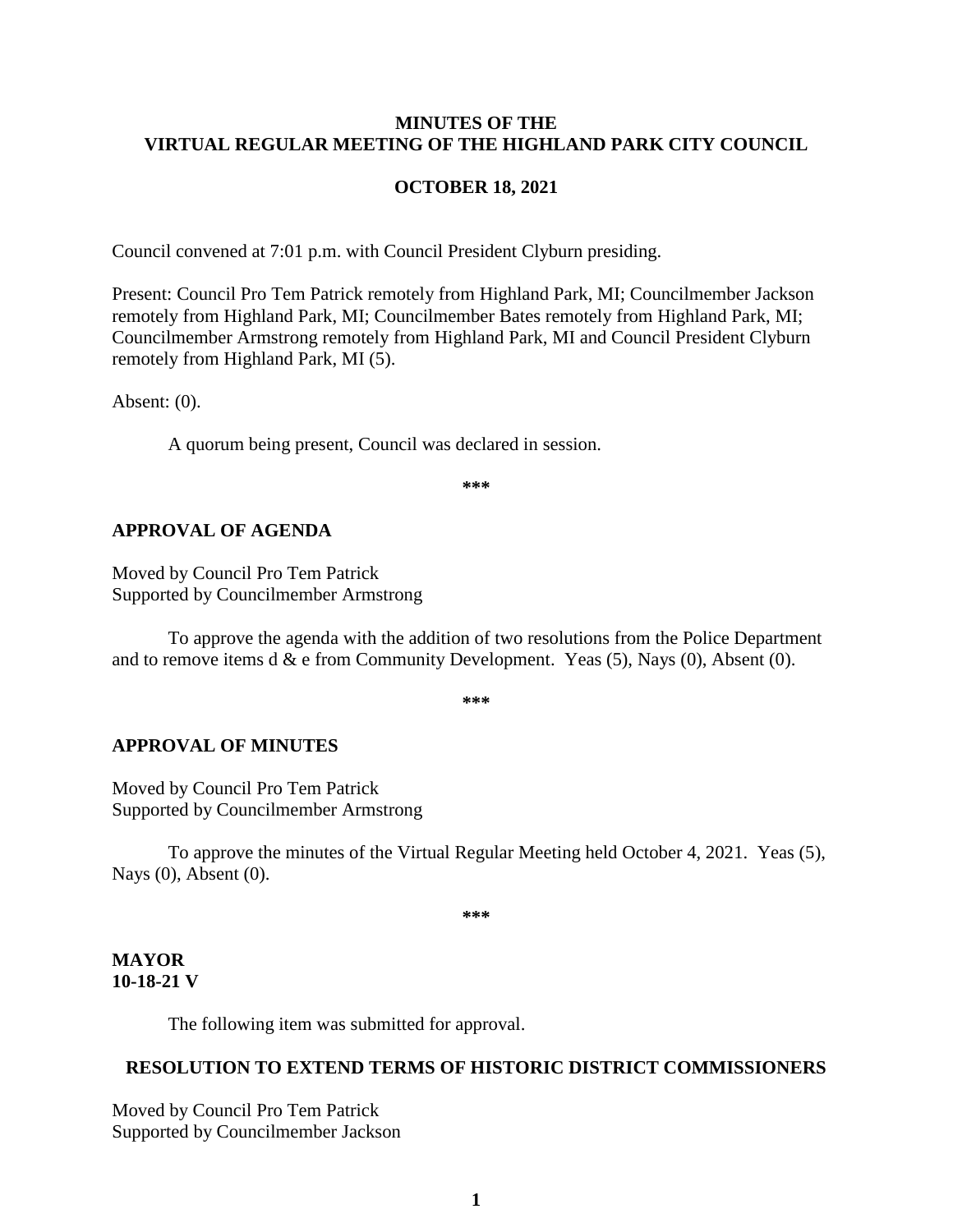**WHEREAS,** three Historic District Commissioner's terms have expired, and;

**WHEREAS,** the Historic District Commission wishes to extend the terms of Malika Pryor, residing at 95 Eason, Arthur Williams, residing at 45 Eason and Debbie Morrison residing at 195 Massachusetts, for additional three year terms in accordance with Section 1310.06 of the Historic District Ordinance, and;

**WHEREAS,** the aforementioned Commissioners all reside within the City limits of Highland Park, also in accordance with Section 1310.06 of the Historic District Ordinance.

**NOW, THEREFORE, BE IT RESOLVED,** that the City Council hereby appoints Malika Pryor, Arthur Williams and Debbie Morrison to additional terms of three years to serve on the Historic District Commission. Yeas (5), Nays (0), Absent (0).

\*\*\*

# **CITY CLERK 10-18-21 VI**

The following resolution was submitted for approval.

Moved by Council Pro Tem Patrick Supported by Councilmember Armstrong

**BE IT RESOLVED** that District 1 encompasses two (2) precincts. Precinct 1- Downes Manor, 13725 John R and Precinct 2 Blackwell Municipal Complex 12050 Woodward Ave. Only voters registered in these precincts will be eligible to vote in this election;

**BE IT RESOLVED**, that all election inspectors serving for the General Election to be held on Tuesday, November 2, 2021 shall be paid on a fee basis; and the fee to be paid for Chairperson shall be the sum of \$175.00 and the fee to be paid for Inspector shall be the sum of \$150.00 each which includes \$10for attending the training session prior to the election.

**BE IT RESOLVED** that the following places are hereby designated as the polling places within the City of Highland Park for this election:

| <b>PRECINCT</b> | <b>LOCATION</b>                    | <b>ADDRESS</b>      |
|-----------------|------------------------------------|---------------------|
|                 | Downes Manor                       | 13725 John R        |
|                 | <b>Blackwell Municipal Complex</b> | 12050 Woodward Ave. |

**THEREFORE, BE IT RESOLVED** that pay for all election inspectors and the establishment of polling places and (1) A.V. Counting Board for all precincts for the General Election be approved. Yeas  $(5)$ , Nays  $(0)$ , Absent  $(0)$ .

**\*\*\***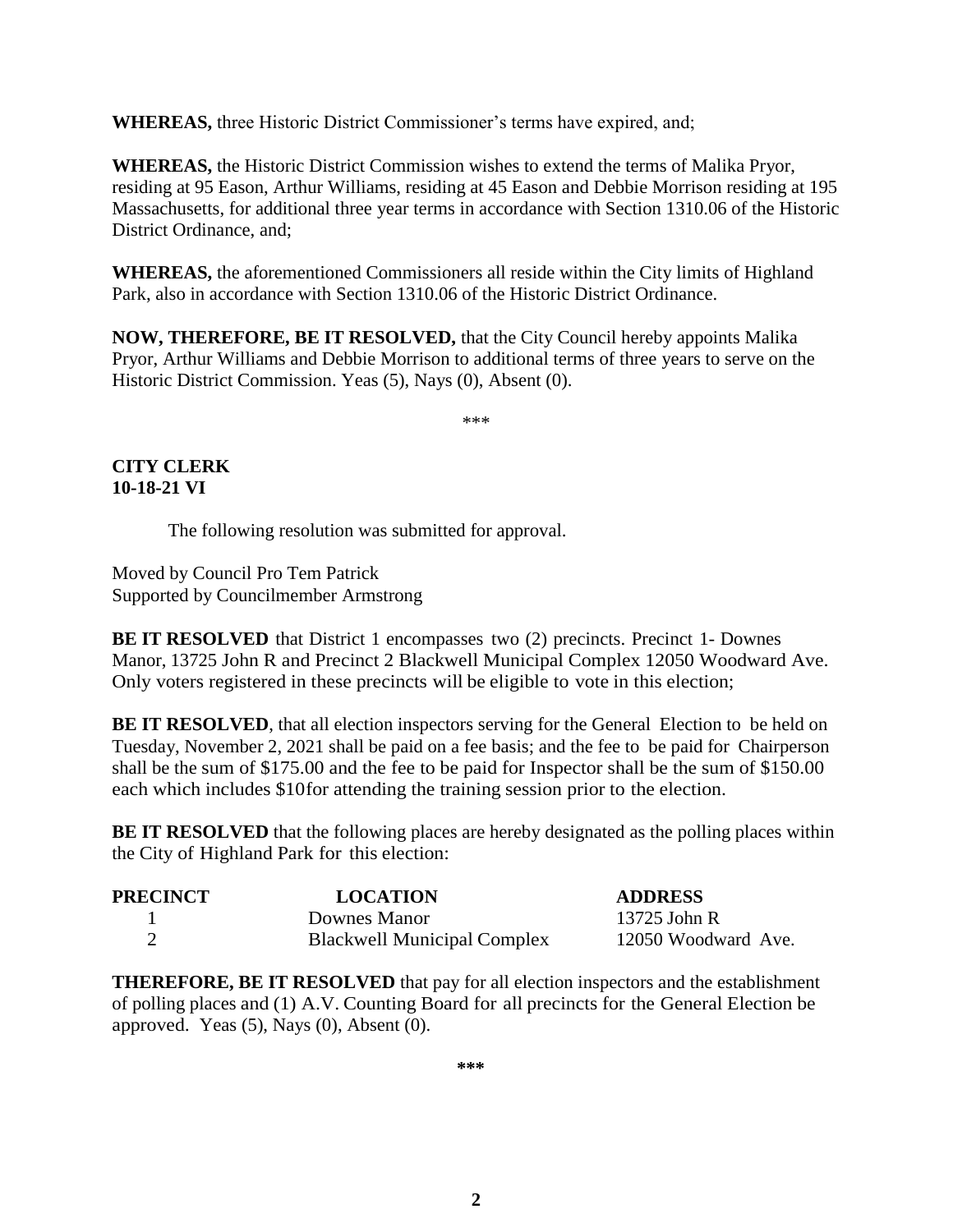# **CITY COUNCIL 10-18-21 VII a**

The following resolution was submitted for approval.

# **RESOLUTION TO SUPPORT STRATEGIC ALLIANCE COMMUNITY DEVELOPMENT CORPORATION'S (SACDC) 100 FAMILIES 100 HOMES: HIGHLAND PARK'S ROUTE TO A SMART CITY INITIATIVE**

Moved by Council Pro Tem Patrick Supported by Councilmember Bates

**WHEREAS,** the digital divide is an access gap for technological services, such as internet and communication, impacting minority based, impoverished communities, which widens educational gaps, decreases access to employment opportunities, and increases digital illiteracy, and,

**WHEREAS**, SACDC is a community development organization, whose "Route to a Smart City" initiative intends to address economic and social inequality, as well as leverage resources and spread information through a range of courses and training, such as Financial Literacy, Workforce Development, Homeownership Education and Fiber Optic Broadband Networking to empower the community, with the benefits of attracting new businesses, creating new livable wage jobs, and community growth opportunities, and,

**WHEREAS**, Fiber Optic Broadband is the new foundation for economic growth, IT careers, global competitiveness and a better quality of life, as well as leveling the playing field in the urban communities in how the community educates its children, provide healthcare for seniors, and provide public safety for its residents and businesses, and,

**WHEREAS**, the benefits of a "Smart City" will increase access to broadband technology, provide affordable housing & small business developments, provide access to telehealth & increased community safety, enhance engineering for public transportation, access to mobile banking financial services, provide skilled workforce development & training, and provide jobs with living wage salaries, and,

**WHEREAS**, the City of Highland Park has faced economic disparities for many years and this initiative will help the City of Highland Park develop economic sustainability and create a workforce that can acquire existing jobs and the jobs that are on the way, NOW,

**THEREFORE, BE IT RESOLVE**D, that the Highland Park City Council adopt the resolution to support SACDC's 100 Families 100 Homes: Highland Park's Route to a Smart City initiative. Yeas (5), Nays (0), Absent (0).

\*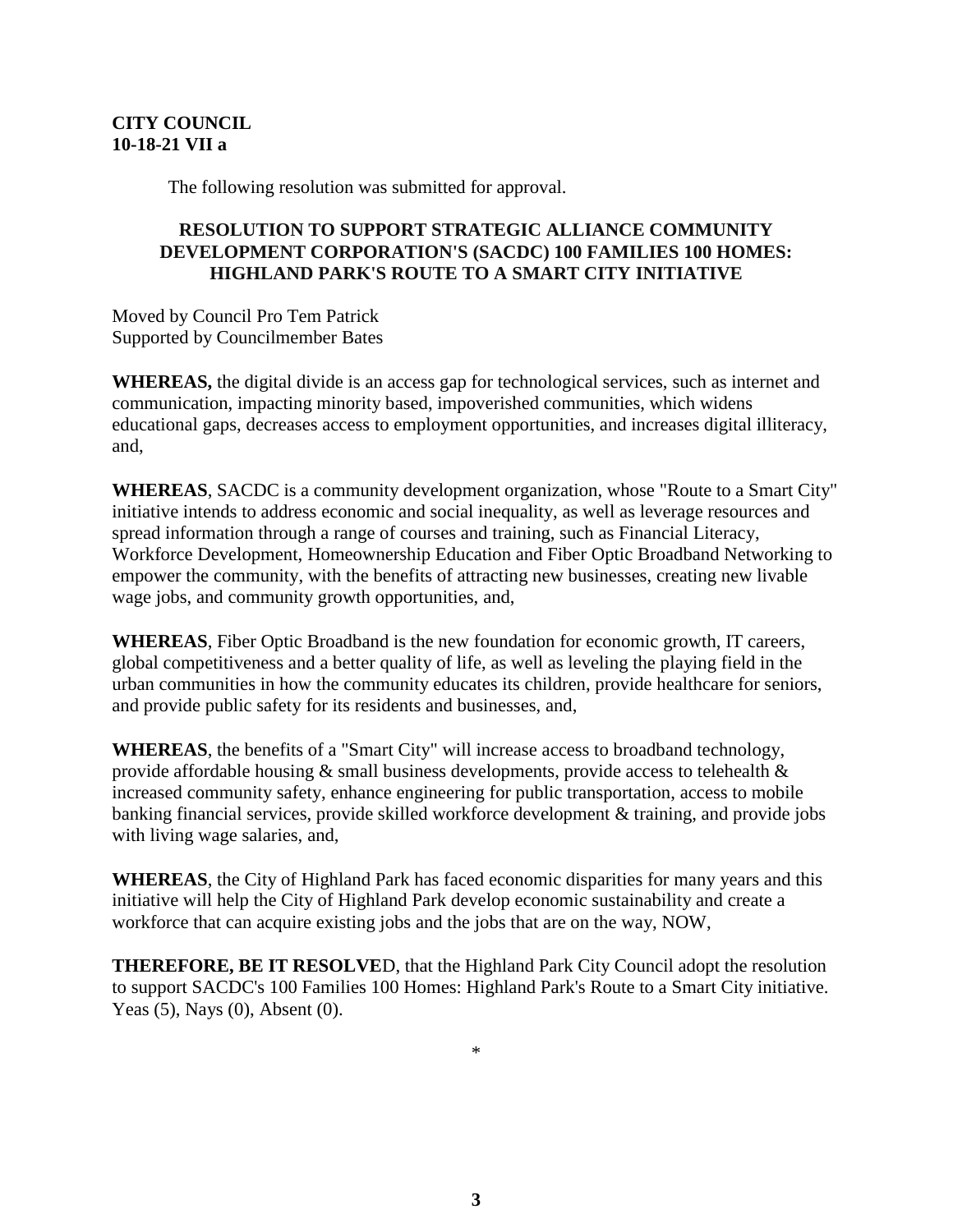#### **10-18-21 VII b**

The following resolution was submitted for approval.

## **RESOLUTION REQUESTING COMMUNITY INPUT TO CONSIDER THE QUESTION OF A FEASIBILITY STUDY REGARDING A PUBLIC POWER UTILITY**

Moved by Council Pro Tem Patrick Supported by Councilmember Armstrong

**WHEREAS**, the City of Highland Park was the first City in the State of Michigan to adopt through a Resolution the 'Green New Deal' authored by our Congresswoman Rashida Talib, and

**WHEREAS**, the City of Highland Park would like to continue the aforementioned path by identifying energy efficient initiatives that help the City and its residents, and

**WHEREAS**, the Highland Park City Council recognizes the value of receiving a fully informed, researched and well-reasoned recommendation from the community, and

**WHEREAS**, the Highland Park City Council would like to empower its residents to organize, develop a plan of work, and identify both the advantages and disadvantages of a Public Power Utility, NOW,

**THEREFORE, BE IT RESOLVED**, that the Highland Park City Council requests a Community-based recommendation be submitted to the Highland Park City Council no later than December 31. 2021 as to whether or not the Community believes the City should undertake a feasibility study to understand options related to creating a municipal utility, including traditional and non-traditional energy efficiency initiatives. Yeas (5), Nays (0), Absent (0).

\*

### **10-18-21 VII c**

Moved by Councilmember Armstrong Supported by Council Pro Tem Patrick

To cancel the virtual Workshop and Regular November 1, 2021 meetings of the Highland Park City Council. (Yeas), Nays (0), Absent (0).

**\*\*\***

## **COMMUNITY DEVELOPMENT 10-18-21 VIII a**

The following resolution was submitted for approval.

### **RESOLUTION TO PURCHASE USED VEHICLE FOR ORDINANCE OFFICER**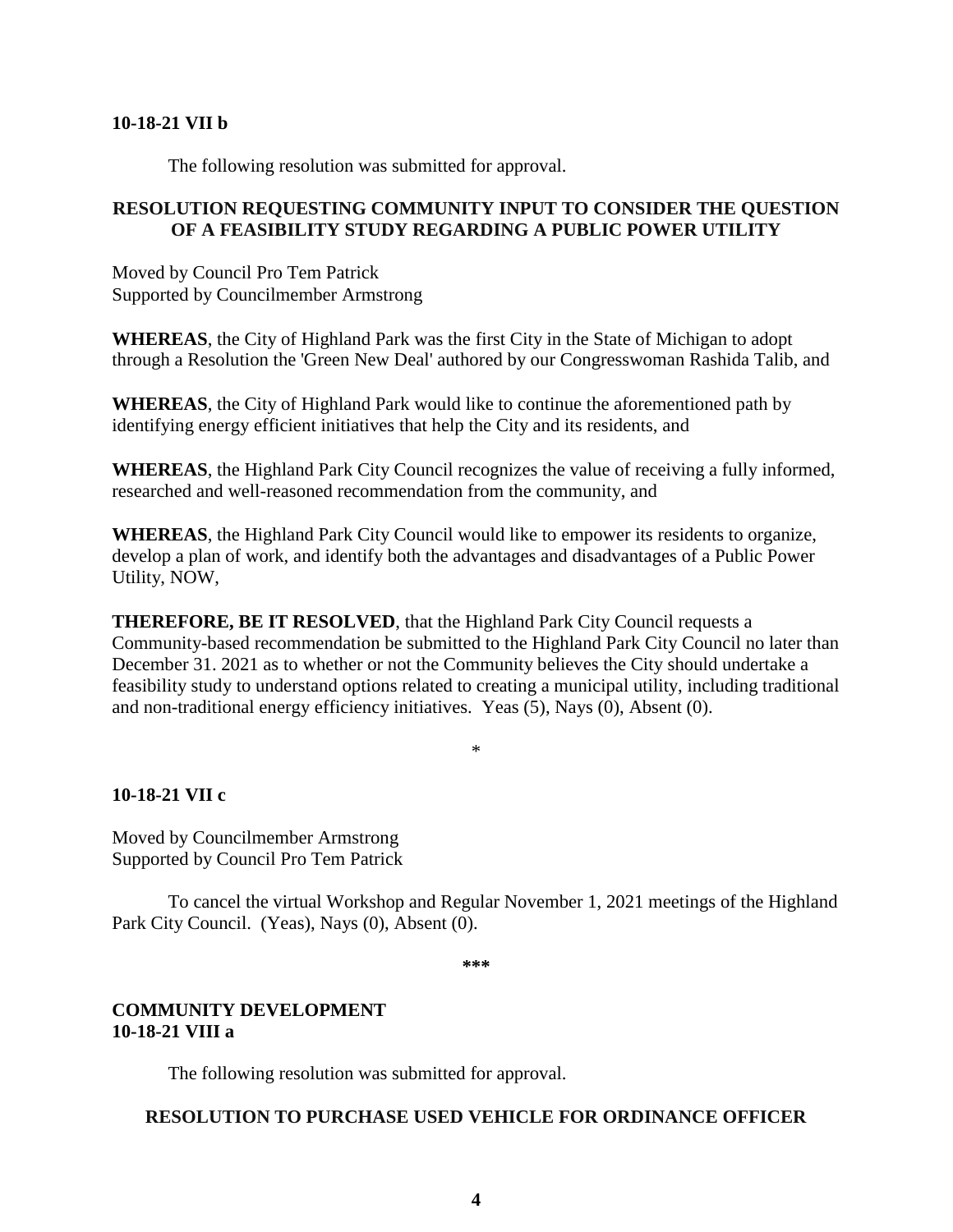Moved by Councilmember Bates Supported by Councilmember Jackson

**WHEREAS**, the Highland Park Ordinance Officer requires a vehicle to perform his duties; and

**WHEREAS**, in the past, a police vehicle has been made available to the officer for travel within the City; however, at the present time, all police vehicles are needed for daily patrols and there is no vehicle available to the Ordinance Officer; and

**WHEREAS**, the Ordinance Officer found three used vehicles from the same source as the vehicle recently purchased for the Fire Chief that would suffice in providing adequate transportation; and

**WHEREAS**, the vehicle that was found in Auburn Hills had the lowest mileage and most reasonable cost of \$7,875; and

**NOW, THEREFORE, BE IT RESOLVED**, that the City of Highland Park approves the purchase of a used vehicle from Auburn Hills for use by the Ordinance Officer for a price not to exceed \$7,875. Yeas (5), Nays (0), Absent (0).

\*

## **10-18-21 VIII b**

The following resolution was submitted for approval.

## **RESOLUTION TO SELL THE VACANT RESIDENTIAL SIDE LOT AT 120 FARRAND PARK TO THE ADJACENT PROPERTY OWNER AT 116 FARRAND PARK**

Moved by Councilmember Bates Supported by Councilmember Armstrong

**WHEREAS**, The City of Highland Park holds in its inventory a surplus of City-owned parcels that are not producing a taxable, habitable and general benefit to the City and its residents; and

**WHEREAS**, it is the goal of the City to decrease the number of city-owned parcels and return them to productive use; and

**WHEREAS**, the City of Highland Park is the owner of the vacant side lot at 120 Farrand Park, (vacant lot adjacent to resident's home); and

**WHEREAS**, if all fees have been previously paid, and required clearances obtained from (Water, Treasury, Engineers and CED) are signed off and ready to purchase; and

**NOW, THEREFORE, BE IT RESOLVED**, that the City Council approve the sale of the vacant lot located in Highland Park, Ml at the cost of \$500. Yeas (5), Nays (0), Absent (0). The following resolution was submitted for approval.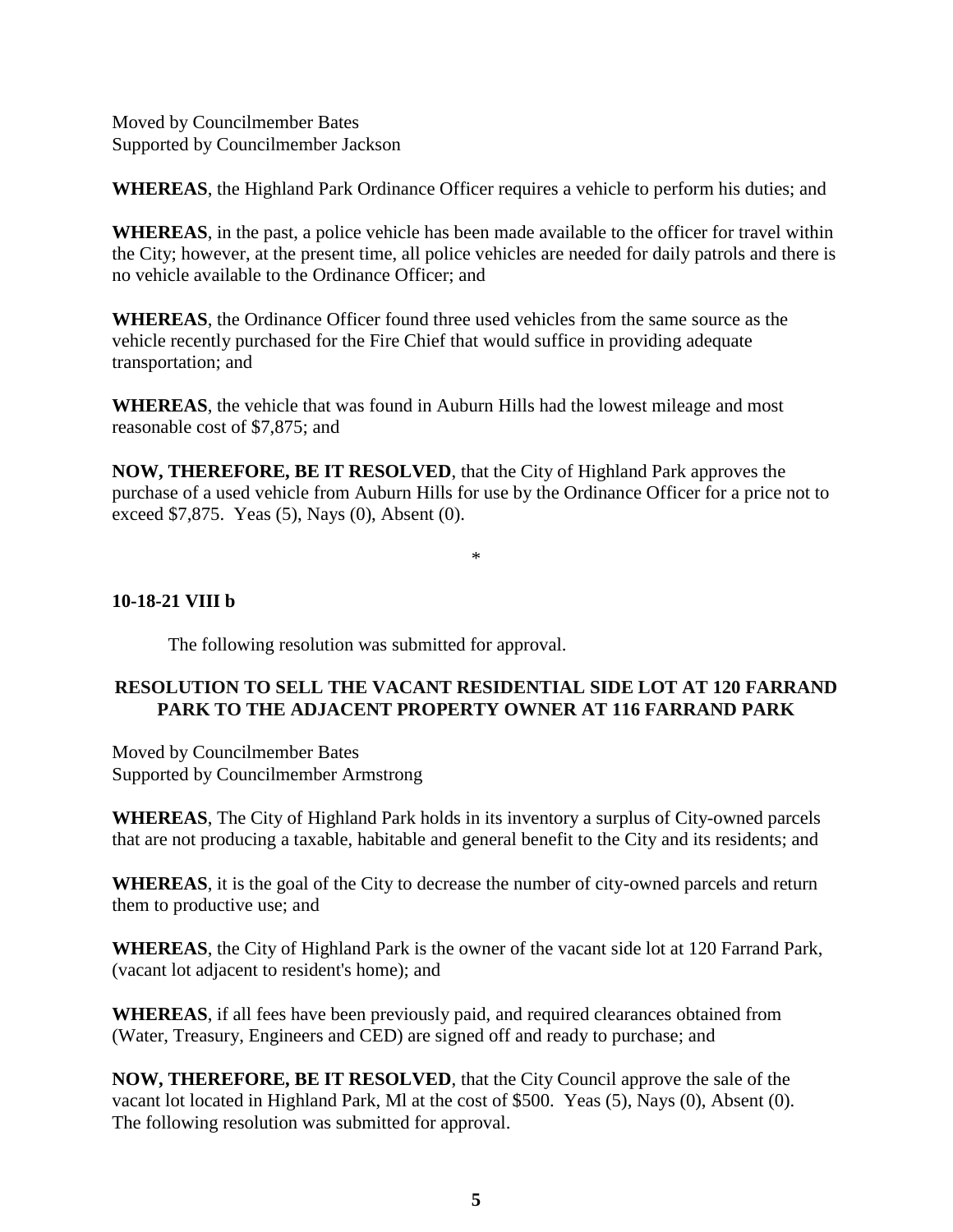### **10-18-21 VIII c**

The following resolution was submitted for approval.

## **RESOLUTION TO SELL THE VACANT RESIDENTIAL SIDE LOT AT 112 GENEVA TO THE ADJACENT PROPERTY OWNER AT 116 GENEVA**

Moved by Councilmember Bates Supported by Councilmember Armstrong

**WHEREAS**, The City of Highland Park holds in its inventory a surplus of City-owned parcels that are not producing a taxable, habitable and general benefit to the City and its residents; and

**WHEREAS**, it is the goal of the City to decrease the number of city-owned parcels and return them to productive use; and

**WHEREAS**, the City of Highland Park is the owner of the vacant side lot at 112 Geneva, (vacant lot adjacent to resident's home); and

**WHEREAS**, if all fees have been previously paid, and required clearances obtained from (Water, Treasury, Engineers and CED) are signed off and ready to purchase; and

**NOW, THEREFORE, BE IT RESOLVED**, that the City Council approve the sale of the vacant lot located in Highland Park, Ml at the cost of \$500. Yeas (5), Nays (0), Absent (0).

\*

# **10-18-21 VIII d**

The following resolution was submitted for approval.

# **RESOLUTION TO SELL THE VACANT RESIDENTIAL SIDE LOT AT 372 PILGRIM TO THE ADJACENT PROPERTY OWNER AT 370 PILGRIM**

Moved by Councilmember Bates Supported by Councilmember Armstrong

**WHEREAS**, The City of Highland Park holds in its inventory a surplus of City-owned parcels that are not producing a taxable, habitable and general benefit to the City and its residents; and

**WHEREAS**, it is the goal of the City to decrease the number of city-owned parcels and return them to productive use; and

**WHEREAS**, the City of Highland Park is the owner of the vacant side lot at 372 Pilgrim, (vacant lot adjacent to resident's home); and

**WHEREAS**, if all fees have been previously paid, and required clearances obtained from (Water, Treasury, Engineers and CED) are signed off and ready to purchase; and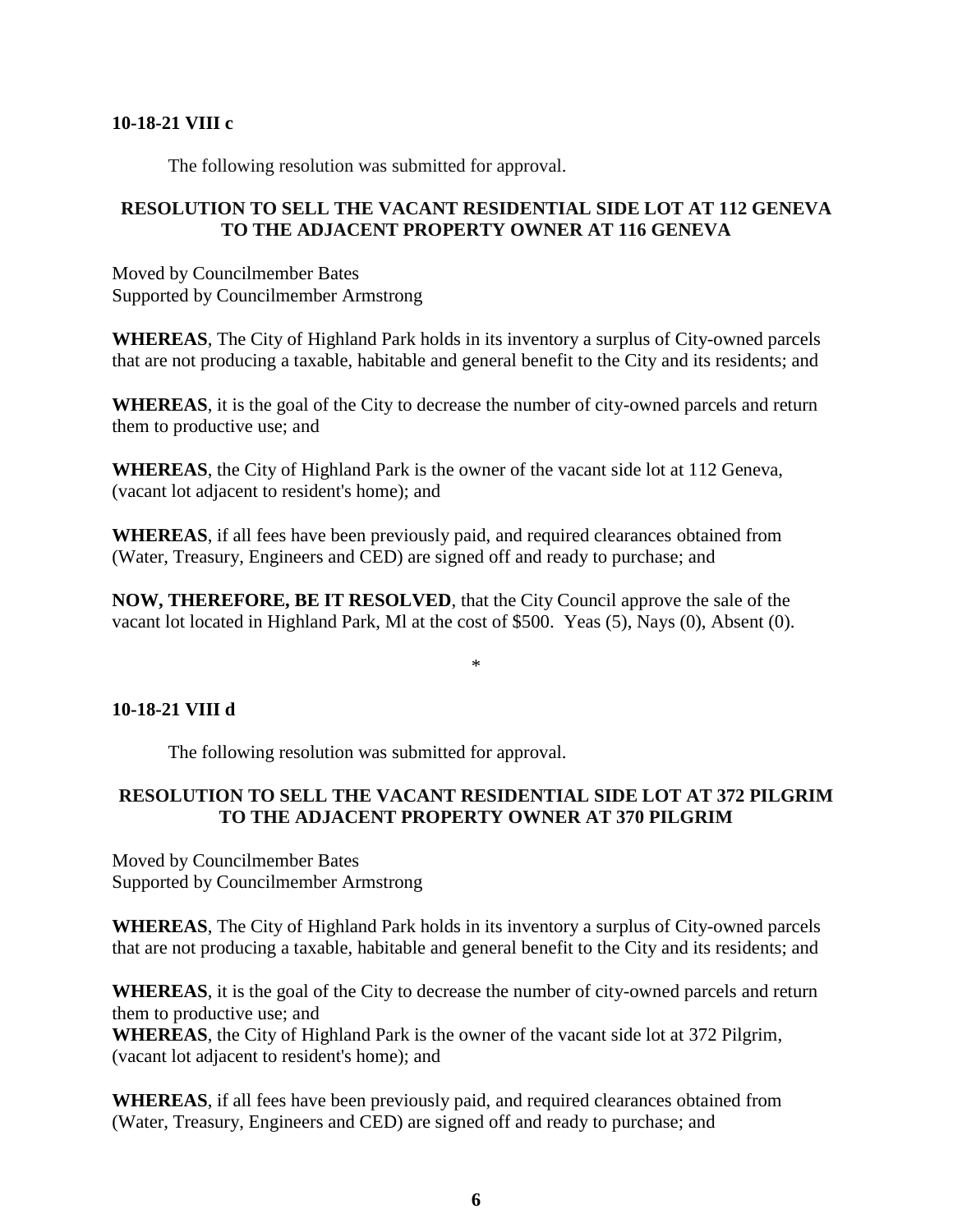**NOW, THEREFORE, BE IT RESOLVED**, that the City Council approve the sale of the vacant lot located in Highland Park, Ml at the cost of \$500. Yeas (5), Nays (0), Absent (0).

\*

## **10-18-21 VIII e**

The following resolution was submitted for approval.

### **RESOLUTION TO SELL THE VACANT RESIDENTIAL SIDE LOT AT 161 WAVERLY TO THE ADJACENT PROPERTY OWNER AT 163 WAVERLY**

Moved by Councilmember Bates Supported by Council Pro Tem Patrick

To postpone the above item. Yeas (5), Nays (0), Absent (0).

\*\*\*

### **FINANCE 10-18-21 IX**

Moved by Council Pro Tem Patrick Supported by Councilmember Jackson

To receive and file the Monthly Financial Statement for month ending September30, 2021. Yeas (5), Nays (0), Absent (0).

\*\*\*

# **FIRE 10-18-21 X**

Moved by Council Pro Tem Patrick Supported by Councilmember

To receive and file the monthly Run Total Report from the Fire Department. Yeas (5), Nays (0), Absent (0).

\*\*\*

### **POLICE 10-18-21 XI a**

The following resolution was submitted for approval.

## **RESOLUTION TO AUTHORIZE PURCHASE OF 15 NEW OR 15 RECONDITIONED MOTOROLA HANDHELD RADIOS**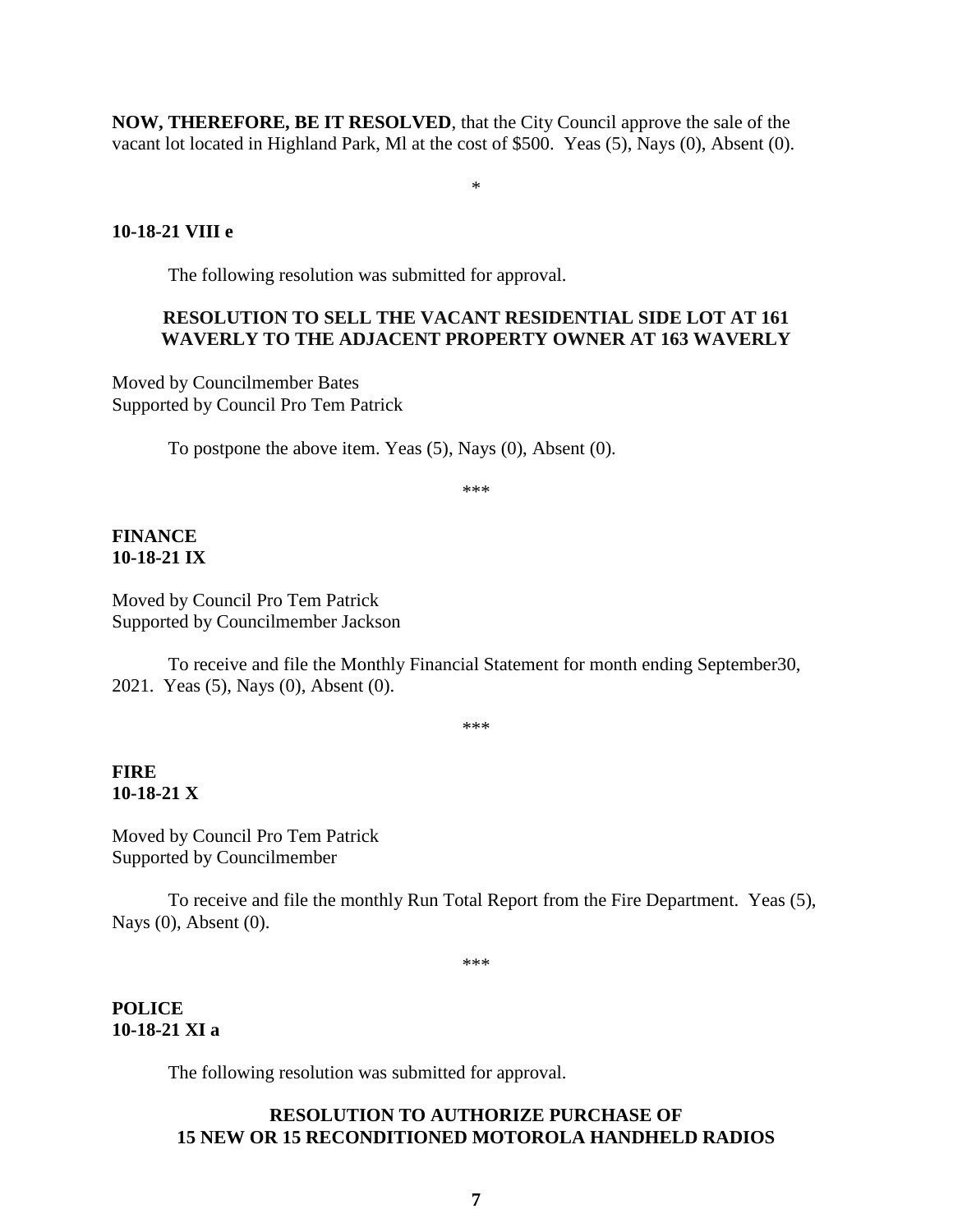Moved by Councilmember Armstrong Supported by Councilmember Jackson

**WHEREAS**, the City of Highland Park Police Department is in need of new or reconditioned handheld radios to provide emergency communication capabilities to all emergency personnel while on duty; and

**WHEREAS**, Command Communications has new APX4000 radios at MIDEAL state pricing of \$2,978.95, plus a state programming fee of \$250.00 for a total of \$3,228.95 each, with a 3-year warranty; and

**WHEREAS**, Command Communications also has reconditioned APX4000 radios priced at \$2,295.95, plus a state programming fee of \$250.00 for a total of \$2,545.95 each, with a 3-year warranty.

**NOW THEREFORE BE IT RESOLVED** that City Council approves the purchase of 15 new Motorola APX4000 radios for a total of \$48,434.25, or 15 reconditioned Motorola APX4000 radios for a total of \$38,189.25. Yeas (5), Nays (0), Absent (0).

\*

# **10-18-21 XI b**

The following resolution was submitted for approval.

## **RESOLUTION TO PURCHASE TWO NEW PATROL VEHICLES FOR THE POLICE DEPARTMENT**

Moved by Councilmember Jackson Supported by Councilmember Bates

**WHEREAS**, the City of Highland Park Police Department is in need of two new vehicles for Department use; and,

**WHEREAS**, the vehicles currently in use are in need of major repairs that exceed their value; and

**WHEREAS**, the Police Department is requesting authorization to purchase two new 2021 Dodge Durango police vehicles, due to arrive by the end of October, from John Jones Police Pursuit Vehicles in Salem, Indiana, for a quoted price of \$40,751.00 each, which is the State of Michigan state contract price and

**WHEREAS**, the Police Department must make a commitment now or wait until 2022 production begins because the stock is limited, and the vehicles will be difficult to acquire later due to the current microchip shortage.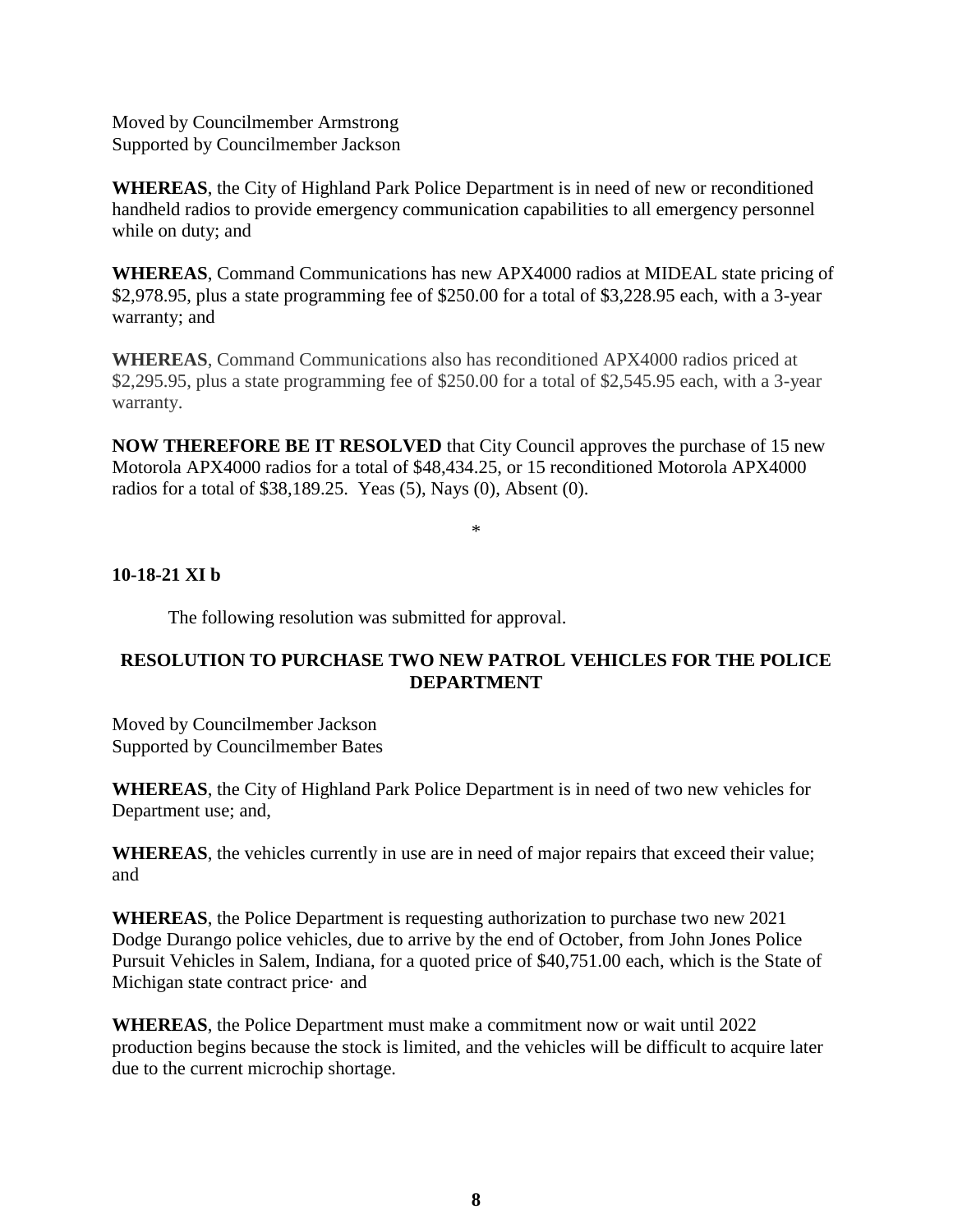**NOW THEREFORE, BE IT RESOLVED**, that City Council authorizes the Police Department to purchase two new vehicles, at \$40,751.00 each, from John Jones Police Pursuit Vehicles. Yeas (5), Nays (0), Absent (0).

**\*\*\***

# **PUBLIC WORKS 10-18-21 XII a**

The following resolution was submitted for approval.

# **RESOLUTION TO ADDRESS FLOOD DAMAGE AT HIGHLAND PARK RECREATION CENTER AND CITY HALL**

Moved by Councilmember Armstrong Supported by Councilmember Bates

**WHEREAS,** Highland Park experienced a significant flood event on June 25th & 26th causing extensive damage to the Recreation Center and City Hall; and

**WHEREAS,** the Recreation Center and City Hall provide essential services to Highland Park residents; and

# **WHEREAS,** the City desires to:

- 1) Issue RFQs to replace the floor in the gymnasium and other common areas of the Recreation Center and for a generator for the Recreation Center; and
- 2) Solicit services to restore electronic equipment, replace business personal property, clean and sanitize where necessary, and make plumbing repairs and/or install of sump pump in City Hall; and

**NOW, THEREFORE, BE IT FURTHER RESOLVED,** that the City approves issuing RFQs and soliciting services as outlined in 1) and 2) above to address flood damages at Highland Park Recreation Center and City Hall. Yeas (5), Nays (0), Absent (0).

#### \*

# **10-18-21 XII b**

The following resolution was submitted for approval.

# **RESOLUTION TO APPROVE NEW CONTRACTOR TO REPLACE SIDEWALK IN FRONT OF CITY HALL FROM CALIFORNIA TO CONNECTICUT**

Moved by Councilmember Armstrong Supported by Councilmember Bates

**WHEREAS**, on September 7, 2021, the City approved the contract with Century Cement to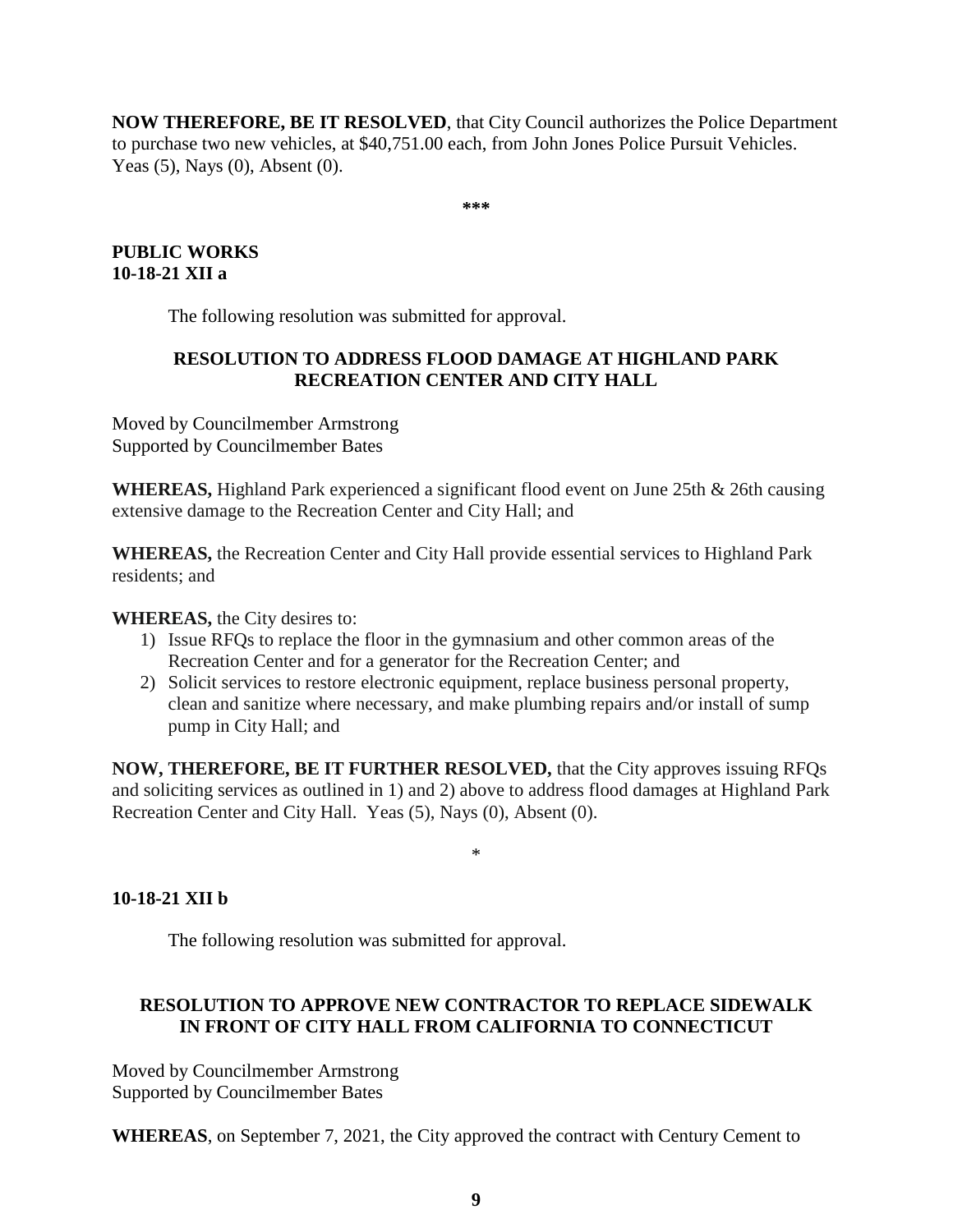replace the sidewalk in front of Highland Park City Hall from California to Connecticut with the condition that a performance bond be required from the contractor; and

**WHEREAS**, Century Cement was requested to sign the contract, have a witness from his office sign the contract, and return the signed contract with a performance bond to Highland Park; and

**WHEREAS**, the contract was sent to Century Cement on September 9th and returned on October 4th, without a performance bond; and

**WHEREAS**, in the interim, the City solicited two additional bids: Hayes Land Corporation at \$47,832 and Carlette Construction & Consulting, Inc. at \$35,000 (see attached); and

**NOW, THEREFORE, BE IT RESOLVED**, that the City of Highland Park approves the contract with Carlette Construction & Consulting, Inc. to replace the sidewalk in front of Highland Park City Hall from California to Connecticut for a price not to exceed \$35,000. Yeas (5), Nays (0), Absent (0).

**\*\*\***

### **OUTSIDE COMMUNICATION 10-18-21 XIII**

The following communication was received from Camille Mathis.

My name is Camille Mathis, and I would like to submit a request to have a street named after Ms. Juanita Parnell. It is my understanding that Ms. Parnell has been a resident of Highland Park for over 50 years (103 years to be exact). She has been a pillar of the community for many years. She is a founding member of the Sorority Tau Gamma Delta Sorority, Inc. from the Historic Lewis College of Business. She also worked as an Executive Assistant for Mayor Robert Blackwell, Mayor Martha Scott, Emergency Manager Arthur Blackwell, and Mayor Hubert Yopp. Ms. Juanita is a member of the NAACP and most recently received the City of Highland Park Proclamation. I ask that you take these acclamations into consideration when making you decision to this request for such a devoted, caring and deserving person.

Moved by Council Pro Tem Patrick Supported by Councilmember Bates

To receive and file the above communication. Yeas (5), Nays (0), Absent (0).

**\*\*\***

# **ADJOURNMENT**

Moved by Council Armstrong Supported by Councilmember Bates

To adjourn the meeting, motion carried, meeting adjourned at 8:14 p.m.